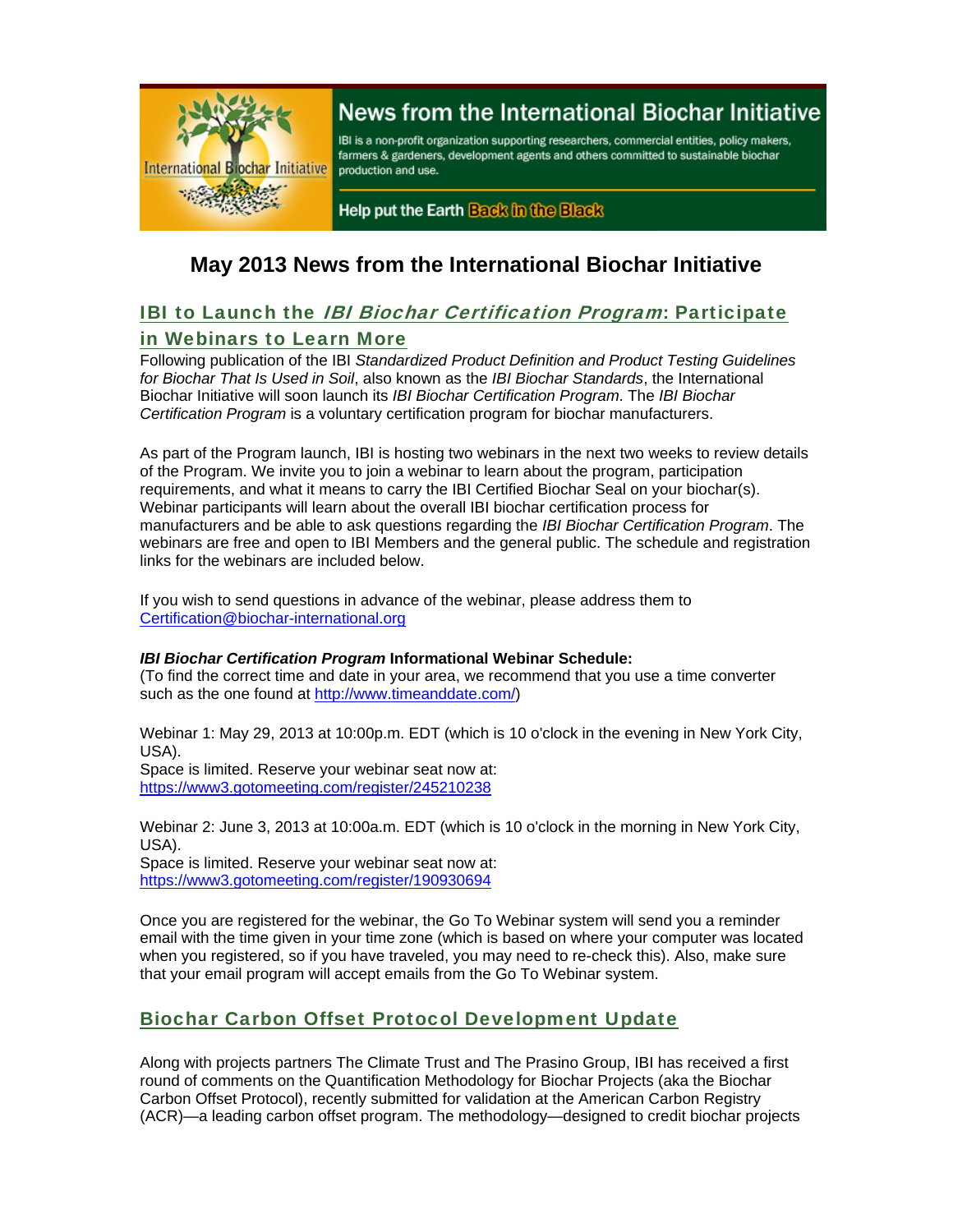seeking to participate in voluntary carbon markets—quantifies the stable carbon component of biochar, defined as carbon expected to remain in soil 100 years after biochar application, as well as the avoided emissions from feedstock combustion and decomposition.

Based on feedback from ACR, the protocol project team is working on revisions to the methodology; pending completion of the revisions and acceptance by ACR, the methodology will then be shared publicly for a 4-week public comment period. During that time, ACR will also offer a stakeholder consultation webinar to solicit additional public input. The project team will respond to public comments in a further revision of the document, and this version will then undergo at least two rounds of comment-and-response by a scientific peer review panel convened by ACR. Upon completion of peer review, the final methodology will be published on ACR's website and will be available for use by project proponents.

In the coming weeks, IBI will announce the public comment period and the ACR webinar, and will circulate the draft methodology through our website, press releases, and selected mailings.

### Call to Participate in IBI Public Survey on Global Biochar Projects

IBI's public survey to gather data on biochar project activity will remain open until June  $3<sup>rd</sup>$ . Please click here to participate (link to: http://www.surveygizmo.com/s3/1247459/Biochar-Projects-Survey). The survey is designed to gather information that will be used to document trends, opportunities, and barriers in the deployment of biochar systems across the globe. In particular, the survey explores economic considerations to identify patterns in financing, revenue generation, and livelihood creation. The data collected will be shared with the global biochar community in aggregated form. Please note that IBI will not release any personal or confidential information or identify specific individuals or organizations in the survey results (other than project website, location, etc.) nor will we share the specifics of financial or economic data connected to any project. Please take ten minutes to complete the survey (link to:

http://www.surveygizmo.com/s3/1247459/Biochar-Projects-Survey)—the more responses we receive, the more comprehensive a picture of current biochar projects trends and opportunities that we will be able to provide to our members and the global biochar community.

## IBI Response to Recent Study on Black Carbon Dissolution in Soils and Transport to Oceans

A study published in the April 19, 2013 issue of Science magazine titled "Global Charcoal Mobilization from Soils via Dissolution and Riverine Transport to the Oceans" examined the proportion of benzene polycarboxylic acids (BPCA) as a proxy for black (pyrogenic) carbon (BC) in dissolved organic carbon (DOC) of a number of rivers. While the paper makes an important contribution to the global knowledge base on DOC fluxes in the environment, IBI believes there are a number of clarifications needed to reduce the propagation of erroneous conclusions about biochar behavior in soil.

We concur with the finding that the export of BC to terrestrial ecosystems via rivers is significant. This should not be interpreted, however, as being greater than the export of uncharred material. In fact, the export of BC is only 10% of the total export of organic carbon, which is on the same order of magnitude or even smaller than the proportions that the authors cite for BC contents in soils of 5-40%. Therefore, BC in soil is not preferentially exported from watersheds.

Based on citations the authors conclude that production rates of BC exceed decomposition rates and thus "a relatively labile BC pool must exist, allowing for considerable losses from soils." However, the studies cited acknowledge high uncertainty in the rates of BC production, and, in the case of BC degradation, do not support inferences about BC degradation via microbial metabolization—rather just total losses from soil, be it via erosion, leaching or mineralization. Based on uncertainty in both production and decomposition of BC, we believe that further research is warranted to understand BC fluxes in the environment.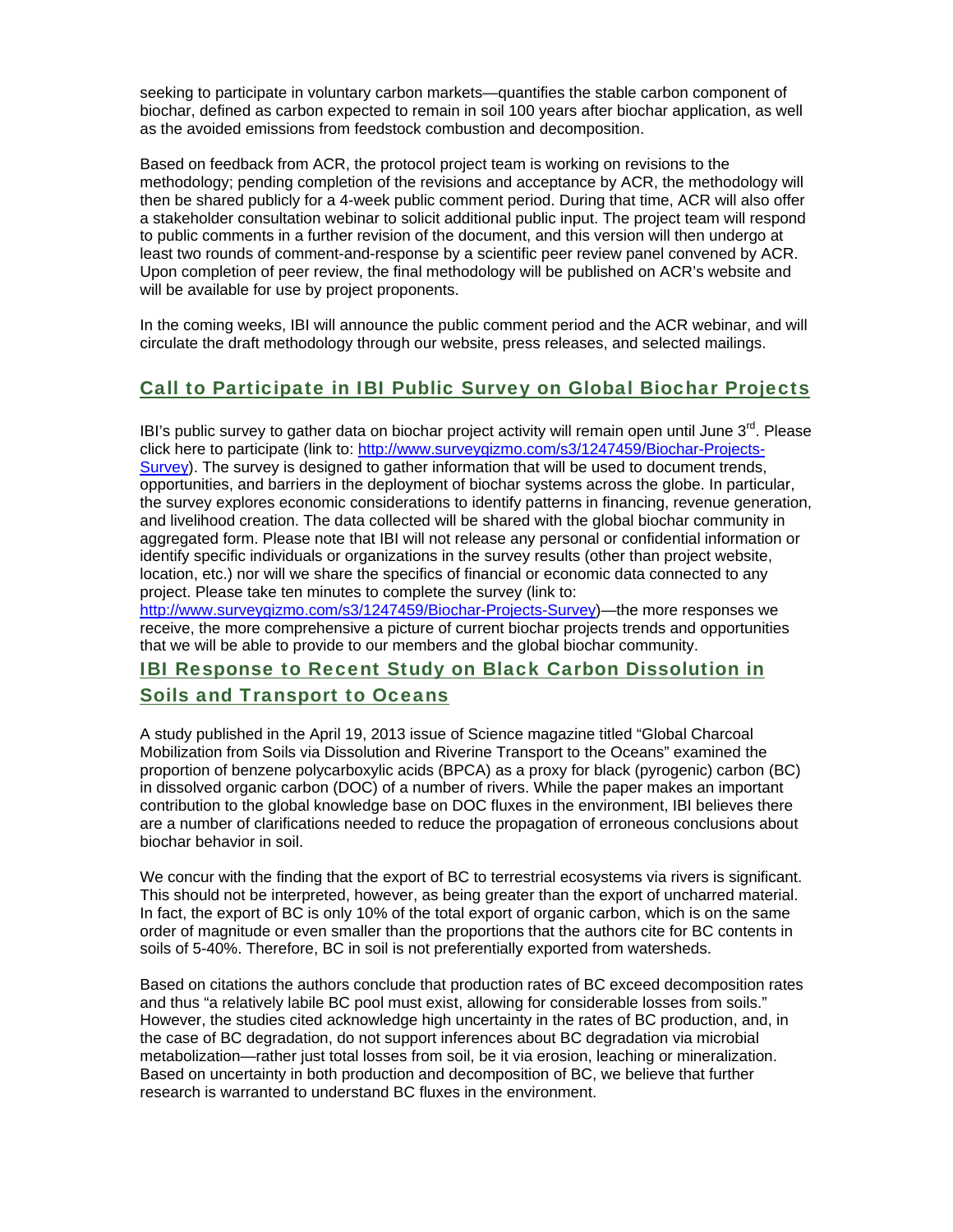Finally, the article concludes by implying that use of biochar may reduce DOC bioavailability with cascading effects on microbial and aquatic food webs. This, however, would only be correct if all biochar were made from biomass where the baseline scenario is accumulation in soil. In fact, most biochar proponents—including IBI—advocate for use of biomass feedstocks that are currently burnt, land filled or disposed of in ways other than returning them to soils. Furthermore, even aggressive scenarios of biochar addition would still only be a fraction of total annual biomass residues that are already returned to soils and the impact on DOC bioavailability would thus be small.

### IBI Designates Bari Italy as 2013 International Biochar

### **Conference**

The IBI Board has designated the upcoming International Conference (BCD2013) entitled "Biochars, Composts and Digestates. Production, Characterization, Regulation, Marketing, Uses and Environmental Impact" as the IBI 2013 International Biochar Conference. BCD2013 will be held in Bari, Italy, from 17 to 20 October 2013, presided by Prof. Nicola Senesi of the University of Bari.

The Conference will focus on the various scientific and applied aspects of biochar, compost and digestate sciences and technologies, including field approaches and implications in a sustainable environment. BCD2013 will have four general sessions and a number of special sessions. We invite you to submit abstracts for presentations now at the conference website (link to: www.bcd2013.eu). Abstract submissions are due June 30, 2013.

### Business and Organization Member Updates

A listing of all current IBI Business and Organization Members can be found on our website. For more information on membership opportunities and benefits, or to join, please see: http://www.biochar-international.org/join. Please note, Business and Organization descriptions are submitted by each individual entity, and are not developed or written by IBI.

#### **New Organization Member: NC Farm Center for Innovation and Sustainability**

The North Carolina Farm Center for Innovation and Sustainability (NCFCIS) was founded in 2008 with the intention of linking the legacy of conservation to the innovation and sustainability of the future.



#### In 2009 the NCFCIS received a 3 year

USDA NRCS Conservation Innovation Grant to test agricultural biochar as a soil amendment on typical eastern NC crops. The trial also included a field test of a portable biochar unit.

The increase in crop production (corn, wheat, cotton and soybeans) has led the Center to encourage further trials in other soil types and more research of biochar in agriculture. A complete report on this extensive study as well as recommendations going forward for additional research is posted on the NCFCIS website.

The NCFCIS biochar trials were conducted on Privateer Farm, a 6000 acre former commercial turkey, meat goat, and row crop operation that is presently involved in a 3400 acre stream and wetland restoration project. Other sustainable practices on the farm have included solar drip irrigation and innovative rain water catchment and containment. For more information, please see: www.ncfarmcenter.org.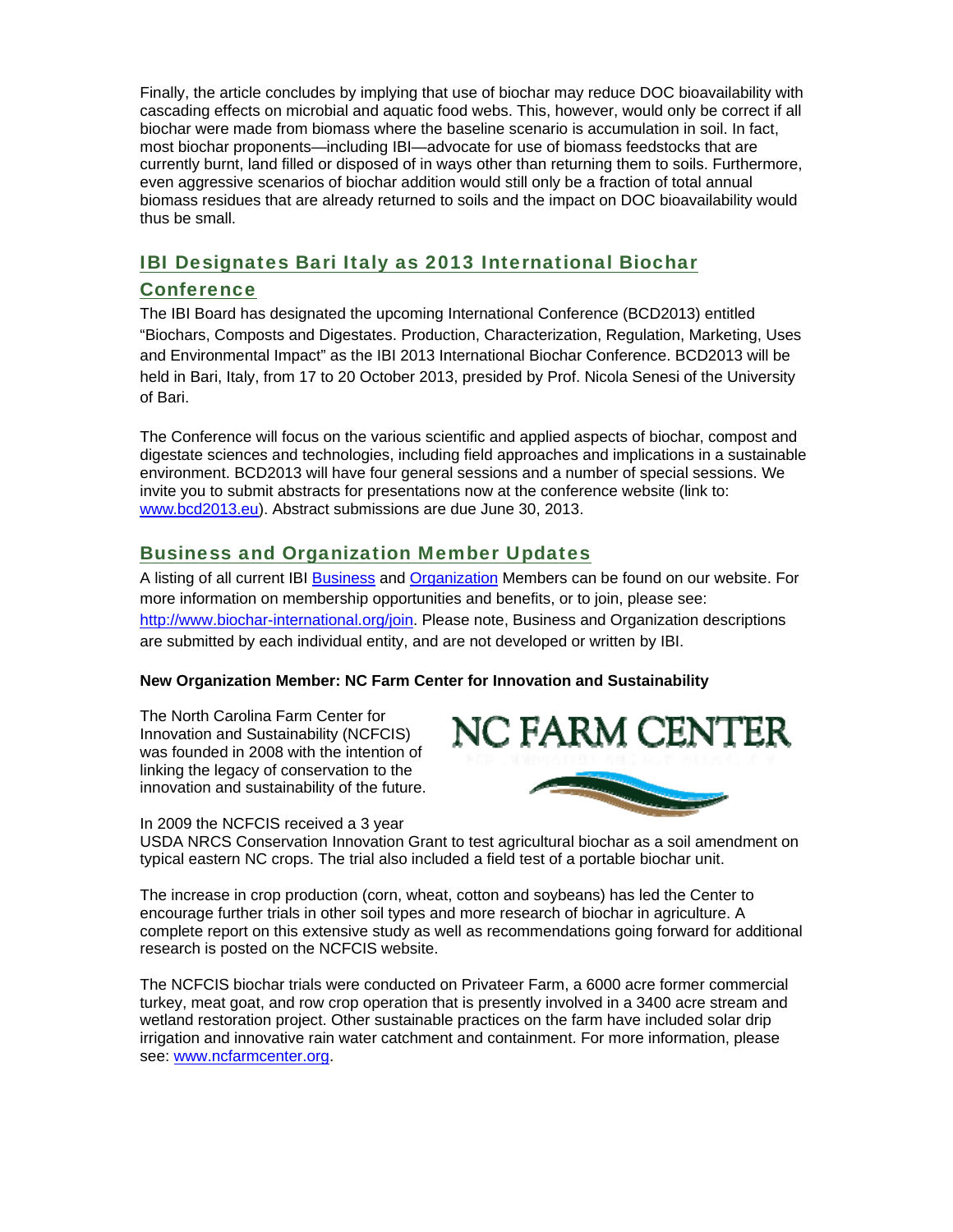### Biochar Briefs: News Roundup for May

We update the website daily with new articles on biochar. For more information, please see: http://www.biochar-international.org/newsbriefs.

#### **Australia**

Dr Adrian Morphett is working in Western New South Wales with his mobile biochar unit, the Charmaker, to deal with weeds in river ways such as willows. Traditionally, woody weeds have been bulldozed into a heap and burned and instead, the Charmaker transforms them into biochar. (link to: http://www.abc.net.au/rural/telegraph/content/2013/s3763926.htm).

#### **Austria**

The first FOREBIOM workshop was organized back-to-back with the European Geosciences Union General Assembly in April with the aim of assessing the potential of biochar production for energy and subsequently as an soil amendment to improve soil properties. Full presentations are available online. (link to: http://www.oeaw.ac.at/forebiom/conference.htm).

#### **Norway**

Gerard Cornelissen at Norwegian Geotechnical Institute (NGI) and University of Life Sciences (UMB) received a US\$1.5M personal research stipend (2013-2017) through the Norwegian Research Council for biochar research in Indonesia, Zambia and Nepal. Research will be mechanistic, and topics will include 1) biochar effects on soil fertility; 2) biochar effects on GHG emissions: 3) biochar effects on pollutant immobilization. (link to: http://www.ngi.no/en/Projectpages/Biochar/Norway-and-abroad/).

#### **Switzerland**

Switzerland has become the first country in Europe to officially approve the use of certified biochar in agriculture, with the Federal Ministry of Agriculture issuing its approval on 23 April 2013. The Delinat Institute has been given responsibility for controlling biochar quality and the sustainability of its production within the context of this program. (link to: http://www.ithakajournal.net/schweiz-bewilligt-pflanzenkohle-zur-bodenverb… and also link to: http://www.schweizerbauer.ch/pflanzen/ackerbau/blw-gibt-gruenes-licht---pflanzenkohle-vorerstfrei-einsetzbar-10391.html).

#### **United States**

Employees with Iowa State University's Armstrong Research and Demonstration Farm/ ISU Extension and Outreach are in the field, working the land and helping farmers. These researchers are working with farmers to look at the potential benefit biochar can bring to local farmlands. (link to: http://www.omaha.com/article/20130521/NEWS/705219920/1707).

### Report from the Recent International Biomass Expo

IBI intern Krish Homagain recently participated on the 6th International Biomass Conference and Expo on April 8-10, 2013, at the Minneapolis Convention Center in Minnesota (United States) and focused on how the emerging biochar field can learn from the larger biomass industry in terms of industry expos. There were about 200 displays from all sectors of the world's interconnected biomass utilization industries—bio-based power, thermal energy, fuels and chemicals etc.

The event featured about 30 panel discussions and more than 100 speakers, including 90 technical presentations and 30 poster presentations on topics ranging from anaerobic digestion and gasification to pyrolysis and combined heat and power, all within the framework of four customized tracks. There were pre-and post-conference tours to the 100MW Biomass–to-Energy facility (Koda Energy and Great River Energy) and to the District Energy of St. Paul and Target Energy Field, home of Minnesota Twins. These tours offered participants a firsthand insight into how biomass to energy operates successfully within their respective margins.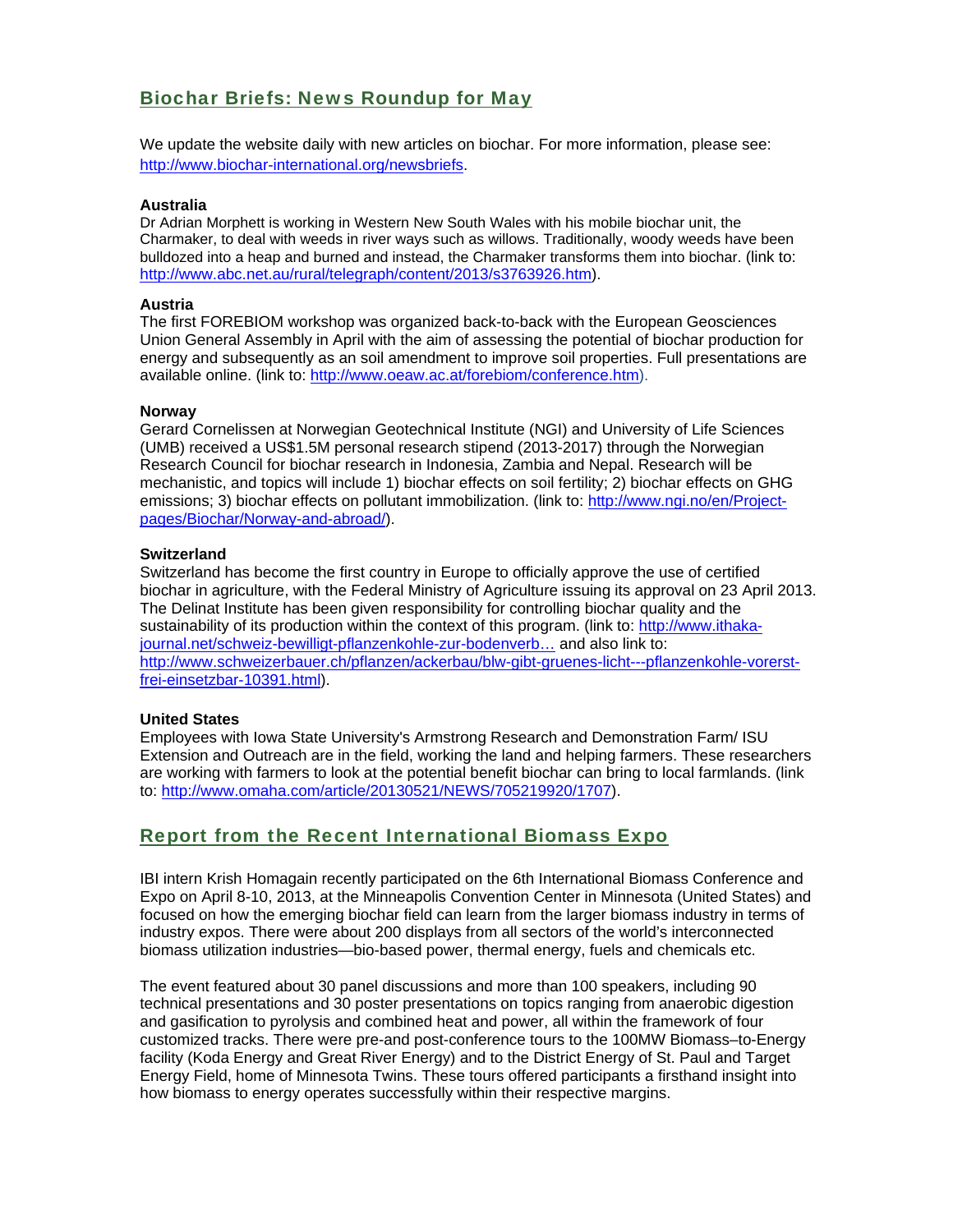Among the papers and discussions of biochar related topics, Dr. Kent Hoekman, Research Professor of Desert Research Institute of USA, presented a paper on 'Hydrochar as dense energy and biofuel'; Dr. Doug Tiffany (UMD) and Nathan Anderson (USFS) presented an assessment of technical and financial aspects of biochar production along with torrefaction and other biomass utilization. Mr. Homagain presented a paper on "Environmental Impacts of Biochar-based Bioenergy in Ontario, Canada".

## Opportunities in Biochar

- Submit an Abstract to the Biochar Symposium at SETAC North America 34th Annual Meeting: **due May 28**. For more information: http://www.biochar-international.org/node/4095.
- Call for Applications for Momentum for Change: Financing for Climate-Friendly Investment: **closing May 31**. For more information: http://www.biocharinternational.org/node/4116.
- Submit an Abstract to the International Conference BCD2013 "Biochars, Composts and Digestates. Production, Characterization, Regulation, Marketing, Uses and Environmental Impact": **due June 30**. For more information: www.bcd2013.eu.
- Submit an Abstract to the 2013 Geological Society of America's Annual Meeting: **due August 6**. For more information: http://www.biochar-international.org/node/4129.
- Submit an Expression of Interest for the Second International Biochar Training Course at Nanjing Agricultural University (NJAU), planned for October, 2013. For more information: http://www.biochar-international.org/node/3845.

New job postings at: http://www.biochar-international.org/network/jobs.

## Upcoming Calendar Events

- June 3 7: 21st European Biomass Conference and Exhibition. Location: Copenhagen, Denmark. For more information: http://www.biochar-international.org/node/3778.
- June 14: Midwest Biochar Conference. Location: Champaign, IL, US. For more information: http://www.biochar-international.org/node/3897.
- June 21 22: British Biochar 2013: Sustainable use and production of biochar in the UK. Location: University of Oxford, UK. For more information: http://www.biochar-international.org/node/3901.
- July 4 5: New Zealand Biochar 2013. Location: Palmerston North, New Zealand. For more information: http://www.biochar-international.org/node/3746.
- September 1 13: GEPP Executive Summer School on Global Environmental Policy. Location: Geneva, Switzerland. For more information: http://www.biochar-international.org/node/3780.
- September 23 25: 3rd Annual World Congress of Agriculture 2013. Location: Hangzhou, China. For more information: http://www.biochar-international.org/node/3995.

See the IBI Calendar page for more events. To add an event to the calendar, send the information to info@biochar-international.org.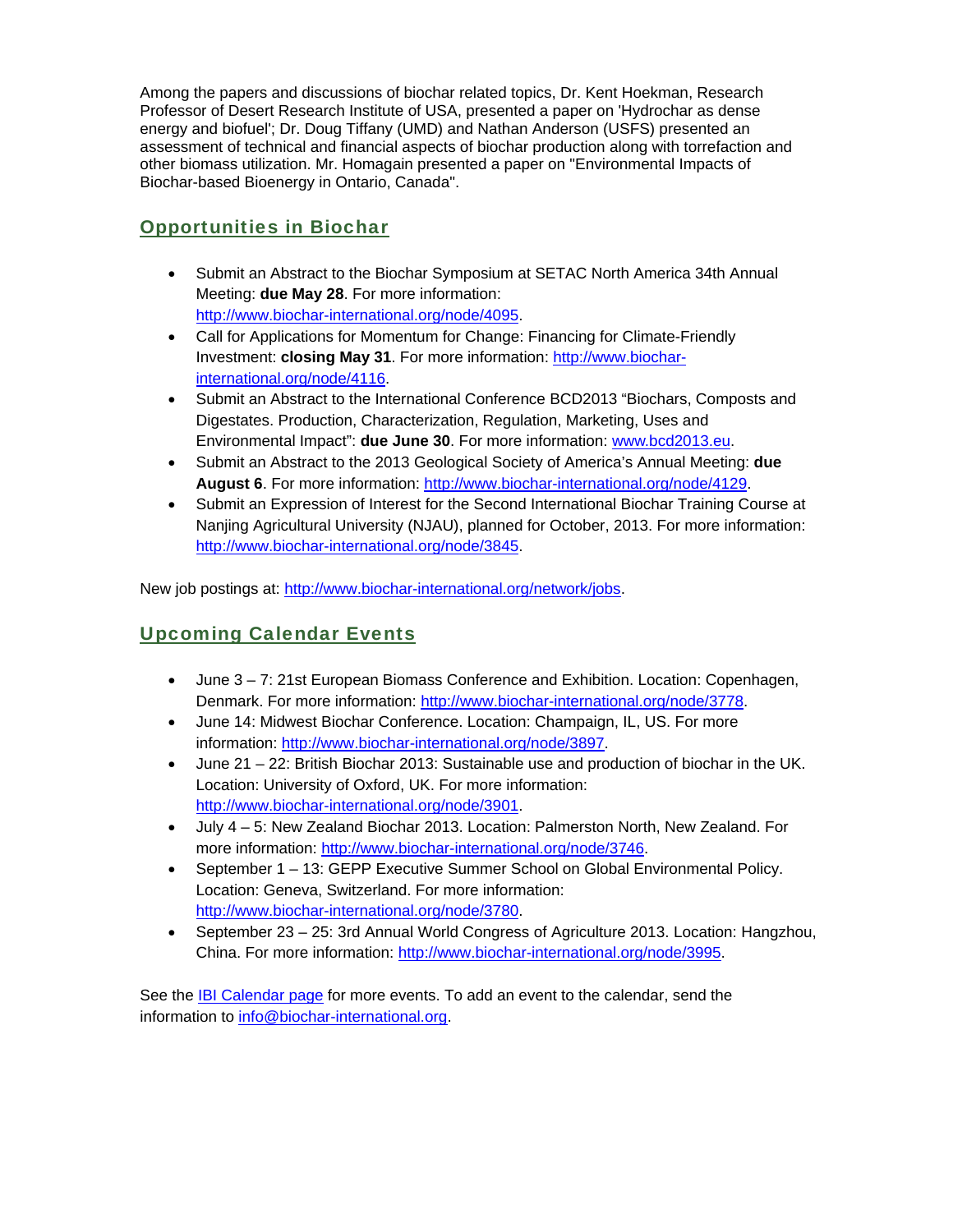## Regional Biochar Group Updates

To read more on the 52 regional and national biochar groups, please see IBI's website (link to: http://www.biochar-international.org/network/communities). This month includes updates from the Indonesian Biochar Association (IBA) and the Pioneer Valley Biochar Initiative (PVBI), based in the United States.

#### **Indonesian Biochar Association (IBA)**

In order to establish cooperation with the biochar association in Japan, Dr. Nursyamsi (Vice Chairman of International Cooperation IBA) worked with Prof. Mitsuru Osaki, PhD (Leader of JST-JICA Project on "Wild Fire and Carbon Management in Peat-Forest in Indonesia" from Hokkaido University). The IBA and the Japanese Biochar Association are collaborating moving forward by sharing information on their projects and membership lists and activities. For more information, please see: http://www.biochar-international.org/regional/Indonesia.

#### **Pioneer Valley Biochar Initiative (PVBI), United States**

The University of Massachusetts has signed on as a Premier Sponsor of the 2013 USBI North American Biochar Symposium (to be held October 13 – 16, 2013). 2013 marks the sesquicentennial, or 150th anniversary, of the Stockbridge School of Agriculture at the University of Massachusetts. As such, Provost James Staros and Dean Stephen Herbert are supporting important agricultural research and developments like the symposium.

"Two components of this symposium have far reaching potential that we hope will resonate both with the regional and national stakeholder communities as well as the leadership at UMass: namely, the first Carbon Negative conference and the planned Biochar Banquet showcasing UMass permaculture, world class dining services as well as the sesquicentennial anniversary of the Stockbridge School of Agriculture," says conference director, Karen Ribeiro.

"With food security being one of the most critical concerns of our time, expanding the long-term agricultural, soil and wastewater remediation, and carbon-negative benefits of biochar is of utmost importance", says PVBI chair Ted Wysocki. For more detail about this conference, visit www.symposium2013.pvbiochar.org

In addition to organizing the symposium, PVBI has been active in the following over the last month:

- Participated in the *Grow It Westhampton BBQ*—and held a Biochar Demonstration (camp fire method) and picnic with 40 people in attendance.
- Dr. John Olver (former MA Representative in the US House of Representatives) attended a recent PVBI meeting as a guest. Dr. Alan Page is conducting a biochar Forestry study on Dr. Olver's land, and an outdoor demonstration of the Power Pallet using wood pellets to provide heat, electricity and biochar.
- Held the final session of the UMASS-Amherst biochar seminar with demonstrations for making biochar.
- Participated in the Amherst Sustainability Festival with a biochar booth and the Grow Food Amherst Meet and Greet.
- Met with experts on numerous topics around biochar such as using biochar infiltrated with catalysts to capture Arsenic in Bangladesh ground water; and the use of biochar/humic acid for radio-isotope capture at Fukushima Japan to minimize transfer to food crops.
- Met with Congressman James P. McGovern who is interested in working on biochar in agriculture. Congressman McGovern will be the keynote speaker in the 2013 USBI North American Biochar Symposium.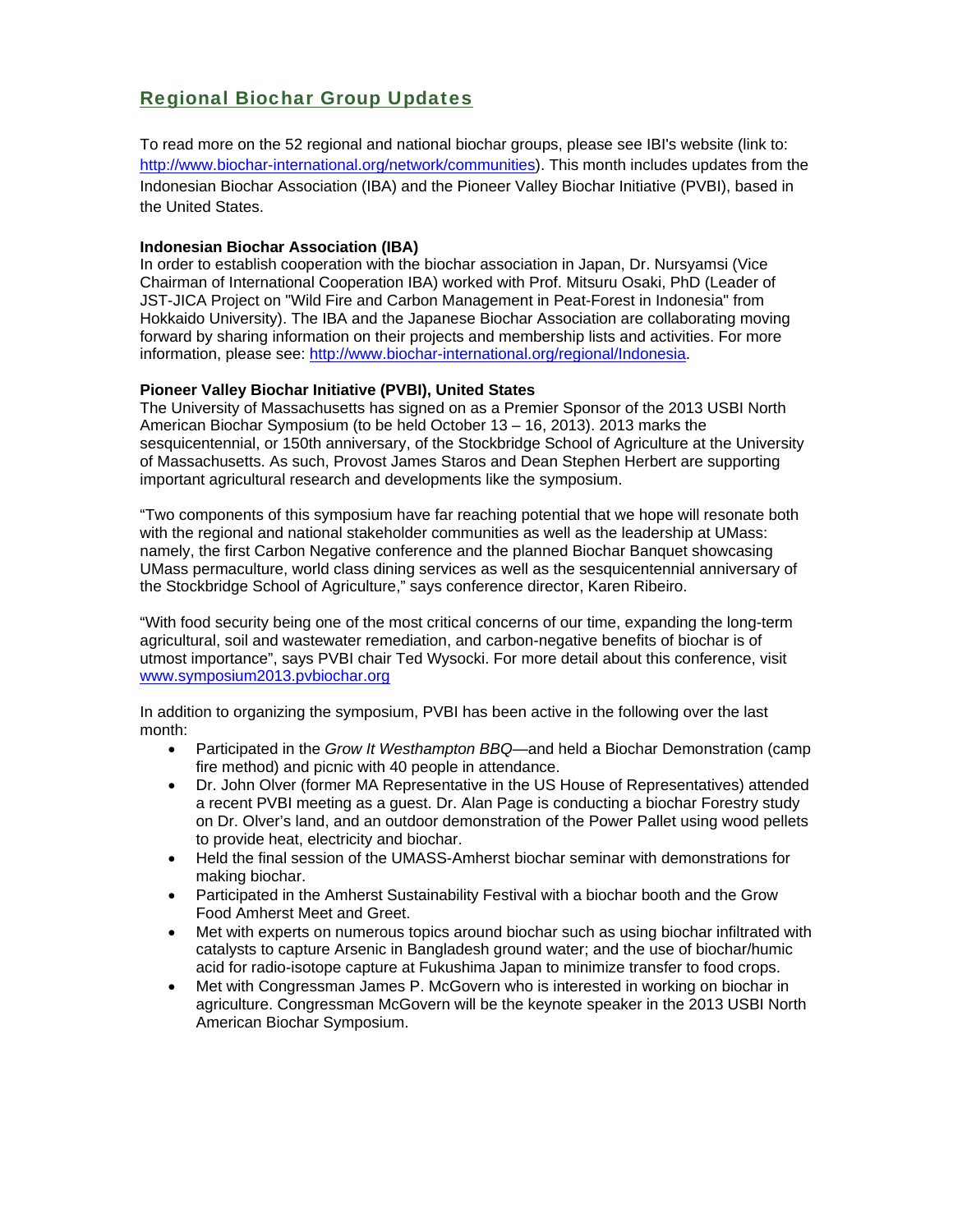### Recently Published Biochar Research

IBI tracks all published research on biochar and includes it in our online bibliography. The following articles were added in the last month. Please visit the website bibliography for more information on any of these articles. Due to copyright, we cannot provide full copies of articles unless we have permission from the publisher. If you have published work that is not included, please email us.

Abel, Stefan; Andre Peters; Steffen Trinks; Horst Schonsky; Michael Facklam; Gerd Wessolek (2013). Impact of biochar and hydrochar addition on water retention and water repellency of sandy soil. Geoderma. Volumes 202–203, Pages 183–191.

Almaroai, Yaser A.; Adel R. A. Usman; Mahtab Ahmad; Deok Hyun Moon; Ju-Sik Cho; Young Kyoo Joo; Choong Jeon; Sang Soo Lee; Yong Sik Ok (2013). Effects of biochar, cow bone, and eggshell on Pb availability to maize in contaminated soil irrigated with saline water. Environmental Earth Sciences.

Ameloot Nele; De Neve Stefaan; Jegajeevagan Kanagaratnam; Yildiz Güray; Buchan David; Nkwain Funkuin Yvonne; Prins Wolter; Bouckaert Liesbeth; Sleutel Steven (2013). Short-term CO2 and N2O emissions and microbial properties of biochar amended sandy loam soils. Soil biology & biochemistry. vol. 57, pp. 401-410.

Angst, Teri E.; Colin J. Patterson; David S. Reay; Peter Anderson; Tanya A. Peshkur; and Saran P. Sohi (2013). Biochar Diminishes Nitrous Oxide and Nitrate Leaching from Diverse Nutrient Sources. Journal of Environmental Quality.

Bai, Mo; Burkhard Wilske; Franz Buegger; Jürgen Esperschütz; Claudia Irene Kammann; Christian Eckhardt; Martin Koestler; Philipp Kraft; Martin Bach; Hans-Georg Frede; Lutz Breuer (2013). Degradation kinetics of biochar from pyrolysis and hydrothermal carbonization in temperate soils. Plant and Soil.

Carter, Sarah; Simon Shackley; Saran Sohi; Tan Boun Suy; and Stephan Haefele (2013). The Impact of Biochar Application on Soil Properties and Plant Growth of Pot Grown Lettuce (Lactuca sativa) and Cabbage (Brassica chinensis). Agronomy. 404-418.

Cayuela, Maria Luz; Miguel Angel Sánchez-Monedero; Asunción Roig; Kelly Hanley; Akio Enders; and Johannes Lehmann (2013). Biochar and denitrification in soils: when, how much and why does biochar reduce N2O emissions? Sci Rep. 2013; 3: 1732; http://www.ncbi.nlm.nih.gov/pmc/articles/PMC3635057/.

Fall, Abibatou Banda (2012). The Biochar: an alternative energy for the development of the Sahel countries. Doctorate student at the Geography Department at University Gaston Berger, in Saintlouis, Senegal. Ci. & Tróp. Recife, v.36, n. 1, p.73-92; http://periodicos.fundaj.gov.br/index.php/CIT/article/viewFile/1489/1305

Farrell, Mark; Thomas K. Kuhn; Lynne M. Macdonald; Todd M. Maddern; Daniel V. Murphy; Phillip A. Hall; Bhupinder Pal Singh; Karen Baumann; Evelyn S. Krull; Jeff A. Baldock (2013). Microbial utilisation of biochar-derived carbon. Science of The Total Environment.

Hamaguchi, Marcelo; Jussi Saari; Esa Vakkilainen (2013). Biochar and Bio-oil as Additional Revenue Streams in South American Kraft Pulp Mills. Bioresources.com; http://ojs.cnr.ncsu.edu/index.php/BioRes/article/viewFile/3737/2143.

Houben, David; Laurent Evrard; Philippe Sonnet (2013). Mobility, bioavailability and pHdependent leaching of cadmium, zinc and lead in a contaminated soil amended with biochar. Chemosphere.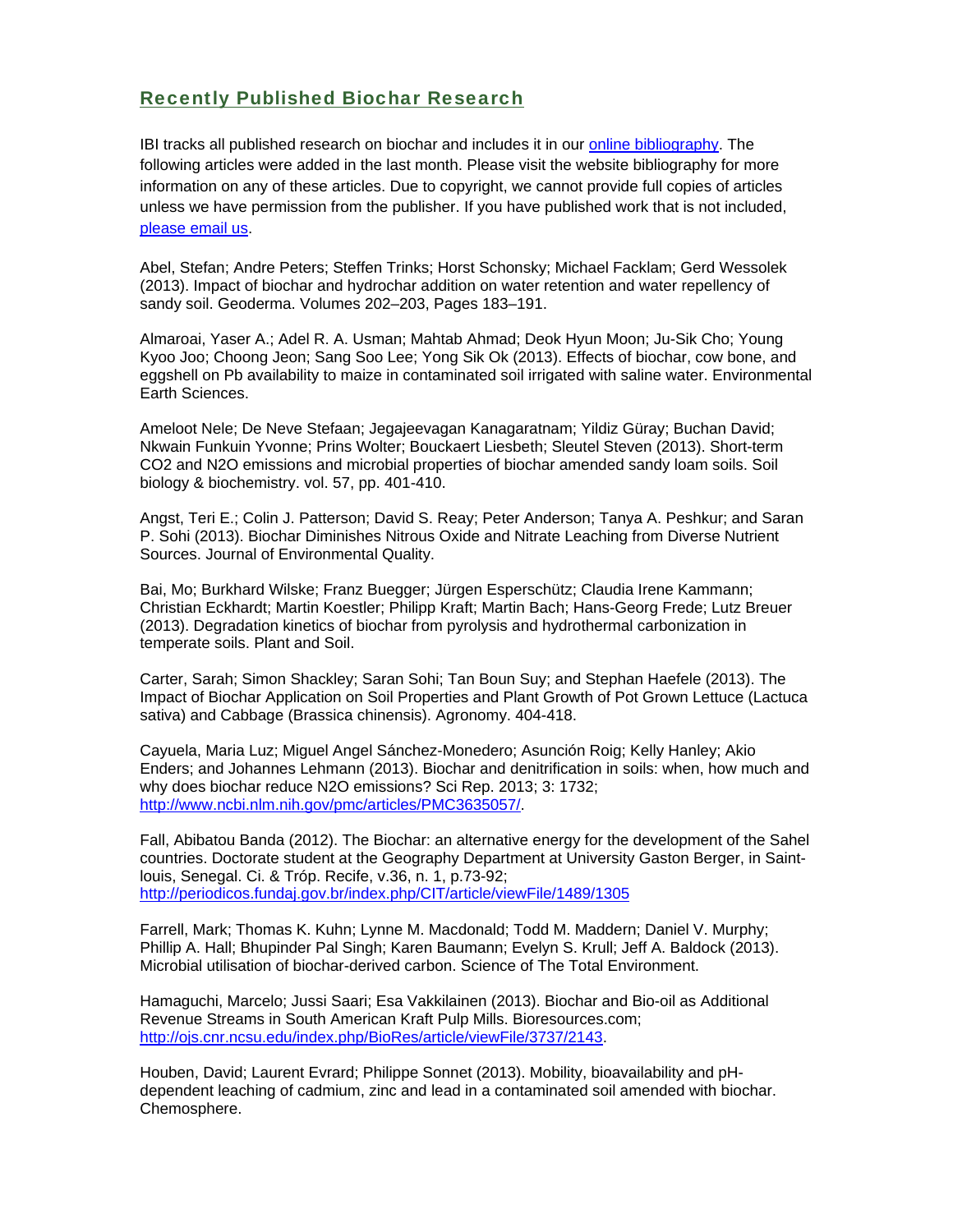Liao, Rui; Bin Gao; June Fang (2013). Invasive plants as feedstock for biochar and bioenergy production. Bioresource Technology.

Liu, Zhaoyun; Walelign Demisie; Mingkui Zhang (2013). Simulated degradation of biochar and its potential environmental implications. Environmental Pollution. Volume 179, Pages 146–152.

Marchetti, Rosa and Fabio Castelli (2013). Biochar from Swine Solids and Digestate Influence Nutrient Dynamics and Carbon Dioxide Release in Soil. Journal of Environmental Quality.

Martindale, Amanda; Dorottya Spolarics; Julianne Decker; Marlee Najamy Winnick (2013). Construction and Implementation of a Pyrolysis Unit for the Production of Biochar in a Sustainable Greenhouse Heating System. Integrated Science and Technology (ISAT) majors at James Madison University led by Dr. Wayne Teel; https://valley25x25.org/sites/default/files/IMCE/pdf/Greenhouse-Heat-BioChar-Report.pdf

Naisse, Christophe; Marie Alexis; Alain Plante; Katja Wiedner; Bruno Glaser; Alessandro Pozzi; Christopher Carcaillet; Irene Criscuoli; Cornélia Rumpel (2013). Can biochar and hydrochar stability be assessed with chemical methods? Organic Geochemistry.

Nguyen, Dai Huong, Biala, Johannes, Grace, Peter R., Scheer, Clemens, Rowlings, David W. (2013) Effects of rice husk biochar and sugar-mill by-products on methane consumption from two different soils. In Bruce, Robin (Ed.) Proc Aust Soc Sugar Cane Technol, Townsville, Australia, pp. 1-8; http://eprints.qut.edu.au/58496/1/M\_05\_Nguyen\_et\_al.pdf.

Özçimen, Didem (2013). An Approach to the Characterization of Biochar and Bio-Oil. Bioengineering Department Yildiz Technical University, Turkey.

Saleh, Maher E.; Amal H. Mahmoud; and Mohamed Rashad (2013). Biochar Usage as a Cost-Effective Bio-Sorbent for Removing NH4-N from Wastewater; http://gccbs2013.aast.edu/newgcc/images/pdf/biochar%20usage%20as%20a%20costeffective%20bio-sorbent%20for%20removing%20nh4 n%20from%20wastewater%20maher%20e.%20saleh%20amal%20h.%20mahmoud%20and%20 mohamed%20rashad.pdf.

Schmidt, Morgan (2013). Amazonian Dark Earths: pathways to sustainable development in tropical rainforests? Bol. Mus. Para. Emílio Goeldi. Cienc. Hum., Belém, v. 8, n. 1, p. 11-38; http://www.scielo.br/pdf/bgoeldi/v8n1/v8n1a02.pdf.

Schulz, Hardy; Gerald Dunst; Bruno Glaser (2013). Positive effects of composted biochar on plant growth and soil fertility. Agronomy for Sustainable Development.

Sinha, Rahul; Sachin Kumar; R. K. Singh (2013). Production of biofuel and biochar by thermal pyrolysis of linseed seed. Biomass Conversion and Biorefinery.

Swanson, John (2013). Climate-Change Mitigation Potential of Biochar: A Review and Framework for Carbon Accounting. Masters project submitted in partial fulfillment of the requirements for the Duke Environmental Leadership Master of Environmental Management degree in the Nicholas School of the Environment; http://dukespace.lib.duke.edu/dspace/bitstream/handle/10161/6842/Swanson%20MP%20Biochar %20final.pdf?sequence=1.

Wang, Dengjun; Wei Zhang; and Dongmei Zhou (2013). Antagonistic Effects of Humic Acid and Iron Oxyhydroxide Grain-Coating on Biochar Nanoparticle Transport in Saturated Sand. Environ. Sci. Technol.

Xie, Mengxing; Dan Lv; Xin Shi; Yuqiu Wan; Wei Chen; Jingdong Mao; Dongqiang Zhu (2013). Sorption of Monoaromatic Compounds to Heated and Unheated Coals, Humic Acid, and Biochar: